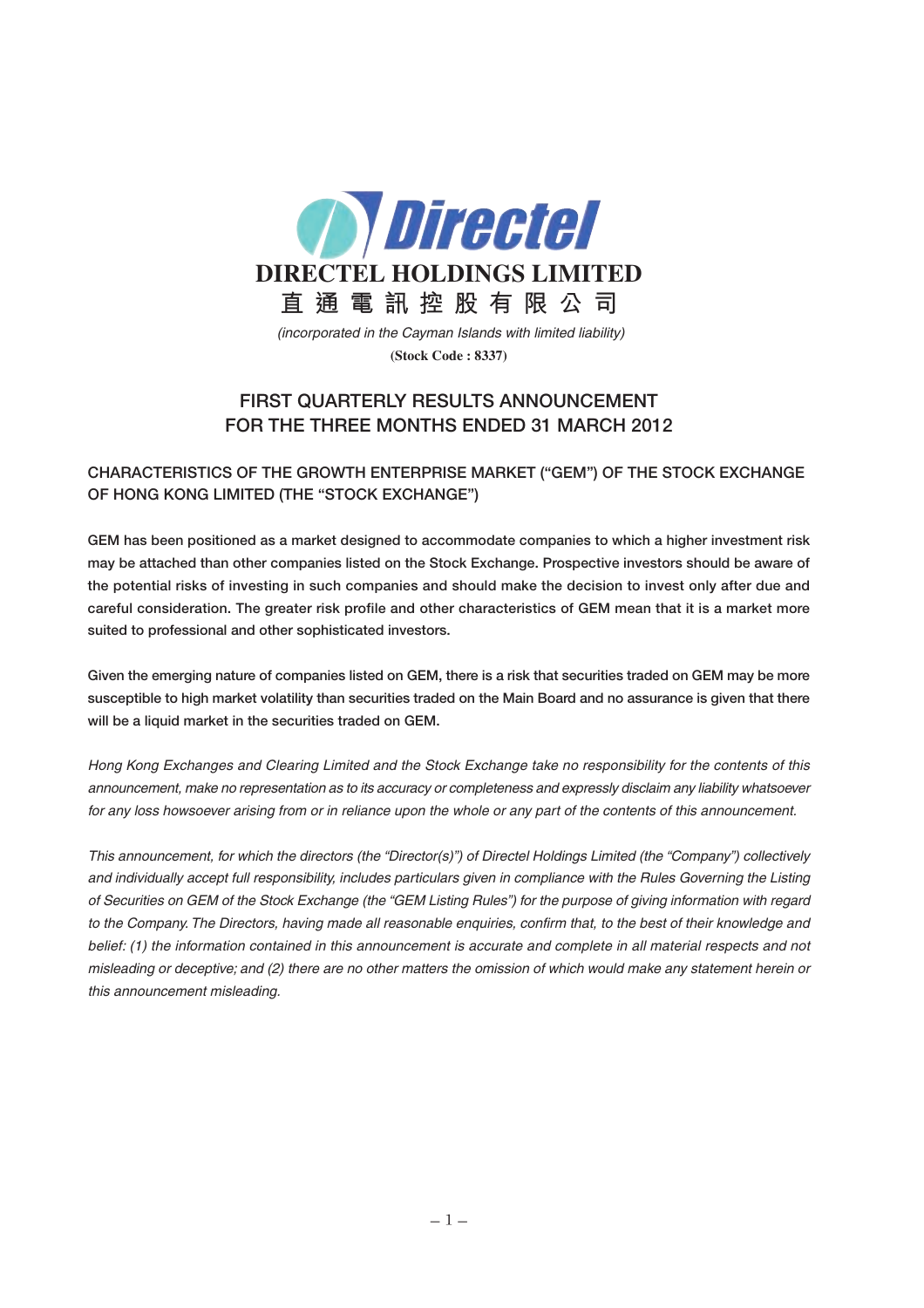# **HIGHLIGHTS**

- Turnover for the three months ended 31 March 2012 was approximately HK\$17,874,000, representing an increase of approximately 9.7% as compared with the corresponding period in 2011.
- Profit attributable to shareholders of the Company for the three months ended 31 March 2012 was approximately HK\$6,628,000, representing an increase of approximately 89.5% as compared with the corresponding period in 2011.
- The Board does not recommend the payment of any dividend for the three months ended 31 March 2012.

# **UNAUDITED FIRST QUARTERLY RESULTS FOR THE THREE MONTHS ENDED 31 MARCH 2012**

The board of Directors (the "Board") of the Company is pleased to announce the unaudited consolidated results of the Company and its subsidiaries (together referred to as "the Group") for the three months ended 31 March 2012 together with the unaudited comparative figures for the corresponding period in 2011 as follows: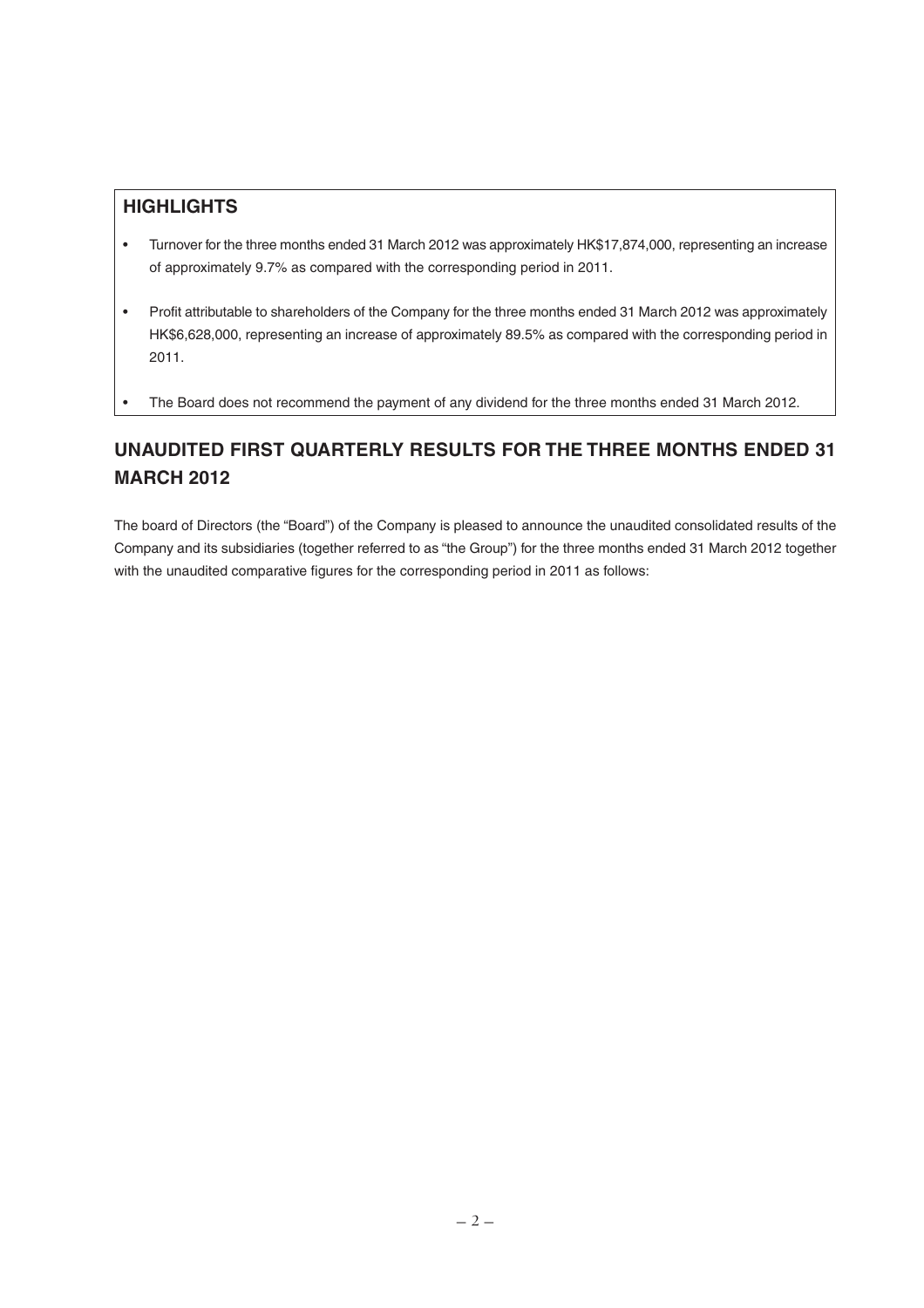# **CONSOLIDATED INCOME STATEMENT**

|                                       |                | For the three months |             |
|---------------------------------------|----------------|----------------------|-------------|
|                                       | ended 31 March |                      |             |
|                                       |                | 2012                 | 2011        |
|                                       |                | HK\$'000             | HK\$'000    |
|                                       | Note           | (Unaudited)          | (Unaudited) |
| Turnover                              | 4              | 17,874               | 16,288      |
| Cost of sales                         |                | (6, 867)             | (7, 917)    |
| Gross profit                          |                | 11,007               | 8,371       |
| Other revenue                         |                | 27                   |             |
| Administrative expenses               |                | (3, 209)             | (4,501)     |
| Profit from operations                |                | 7,825                | 3,870       |
| Finance income                        | 5              | 112                  | 279         |
| Profit before taxation                | 6              | 7,937                | 4,149       |
| Income tax                            | $\overline{7}$ | (1, 309)             | (652)       |
| Profit for the period attributable to |                |                      |             |
| equity shareholders of the Company    |                | 6,628                | 3,497       |
| Earnings per share                    | 8              |                      |             |
| - Basic and diluted                   |                | HK\$0.006            | HK\$0.003   |
|                                       |                |                      |             |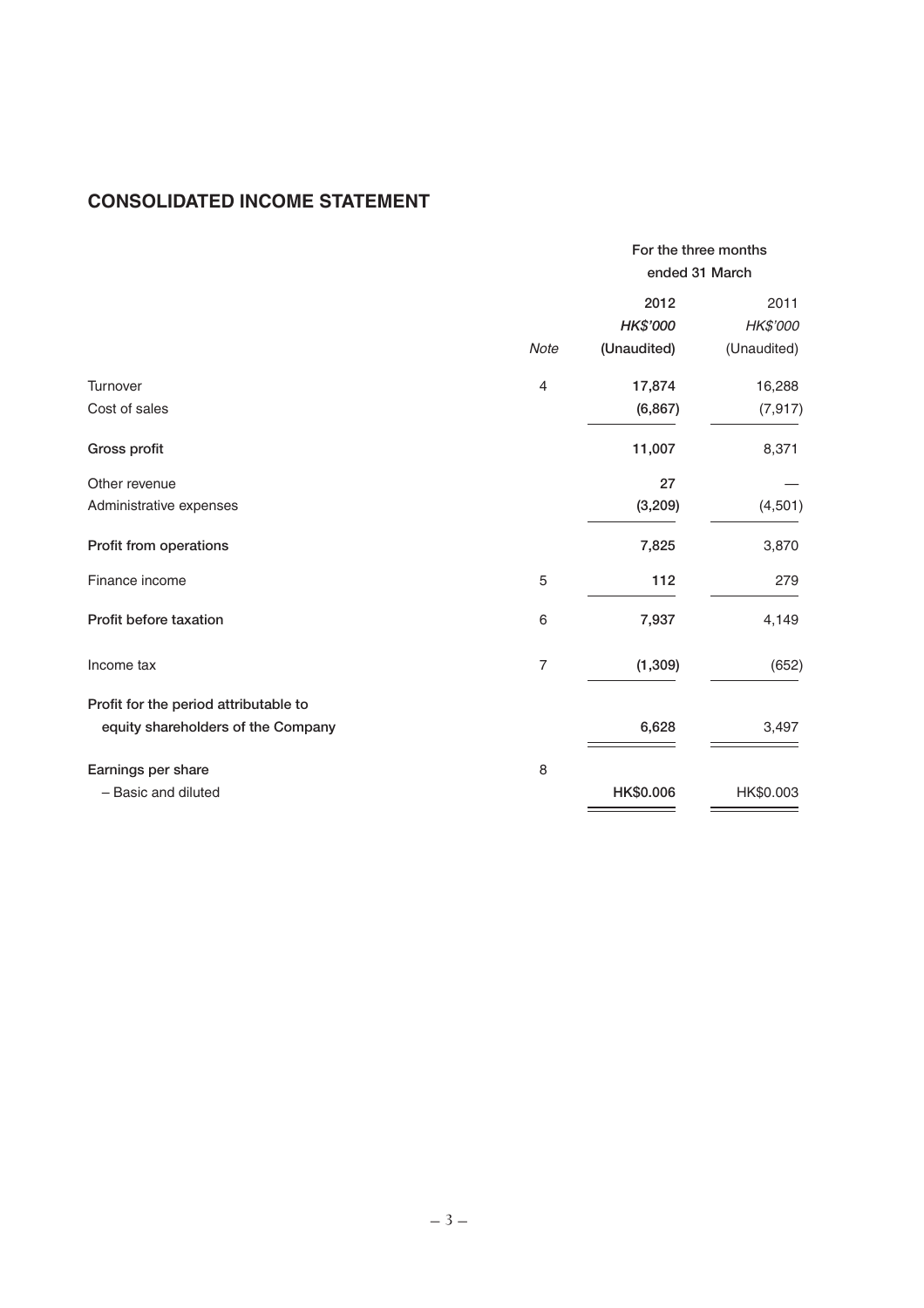# **CONSOLIDATED STATEMENT OF COMPREHENSIVE INCOME**

The Group had no components of comprehensive income other than "Profit for the period attributable to equity shareholders of the Company" in the periods presented. Accordingly, no separate consolidated statement of comprehensive income is presented as the Group's "Total comprehensive income" was the same as the "Profit for the period attributable to equity shareholders of the Company" in the periods presented.

# **NOTES TO THE UNAUDITED CONSOLIDATED QUARTERLY FINANCIAL REPORT**

### **1. BACKGROUND OF THE COMPANY**

Directel Holdings Limited ("the Company") was incorporated in the Cayman Islands on 28 July 2009 as an exempted company with limited liability under the Companies Law, Chapter 22 (Law 3 of 1961, as consolidated and revised) of the Cayman Islands. The Company has established a place of business in Hong Kong and was registered in Hong Kong under Part XI of the Companies Ordinance as a non-Hong Kong company on 25 September 2009. On 2 June 2010, the Company listed its shares with a par value of HK\$0.01 each on the GEM of the Stock Exchange (the "Listing").

The Company and its subsidiaries are principally engaged in provision of telecommunications services.

### **2. BASIS OF PREPARATION**

The financial information included herein is extracted from the draft quarterly financial report which has been prepared in compliance with the applicable disclosure provisions of Chapter 18 of the Rules Governing the Listing of Securities on GEM of the Stock Exchange and in accordance with substantially the same accounting policies adopted in the Group's audited financial statements set out in the annual report for the year ended 31 December 2011, except for the accounting policy changes that are expected to be reflected in the 2012 annual financial statements. Details of these changes in accounting policies are set out in note 3.

The draft quarterly financial report contains consolidated first quarterly income statement, consolidated statement of comprehensive income and selected explanatory notes. The notes include an explanation of events and transactions that are significant to an understanding of the financial performance of the Group since the 2011 annual financial statements. The consolidated quarterly financial report and notes thereon do not include all of the information required for a full set of financial statements prepared in accordance with International Financial Reporting Standards ("IFRSs").

The draft quarterly financial report has not been audited by the Company's auditors, but has been reviewed by the Company's audit committee.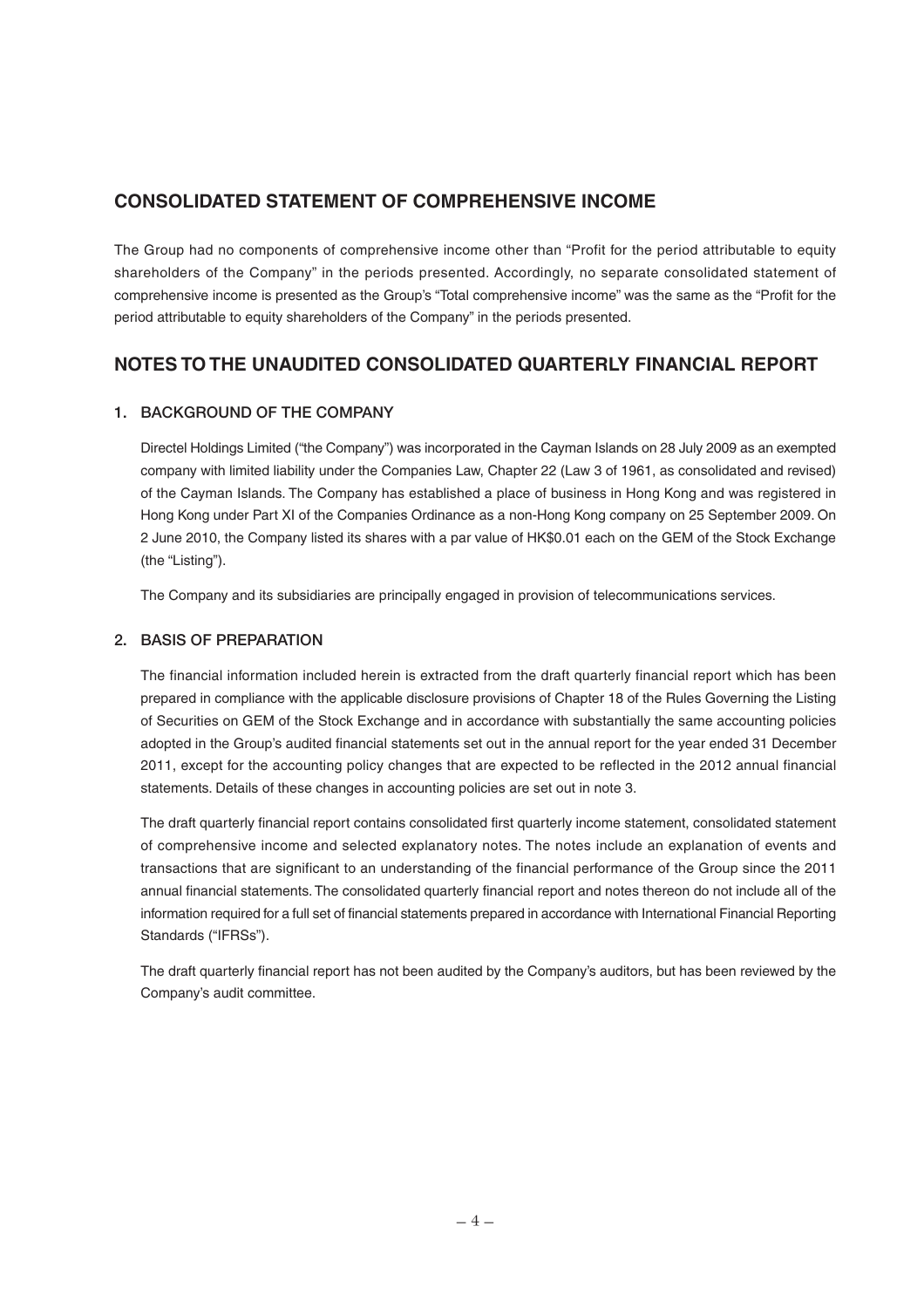### **3. CHANGES IN ACCOUNTING POLICIES**

The International Accounting Standards Board has issued certain new IFRS, a number of amendments to IFRS and new Interpretations that are first effective for the current accounting period of the Group and the Company. Of these, the following developments are relevant to the Group's financial statements:

• IAS 12, Income taxes – Deferred tax: Recovery of underlying assets

The adoption of these developments has no material impact on the Group's financial statements as the amendments are consistent with policies currently adopted by the Group.

### **4. TURNOVER**

|                                            | For the three months<br>ended 31 March |             |
|--------------------------------------------|----------------------------------------|-------------|
|                                            | 2012                                   | 2011        |
|                                            | HK\$'000                               | HK\$'000    |
|                                            | (Unaudited)                            | (Unaudited) |
| Provision of telecommunications services   | 17,714                                 | 15,469      |
| Provision of telesales dealership services | 160                                    | 819         |
|                                            | 17,874                                 | 16,288      |

Substantially all of the Group's revenue are derived from Hong Kong and the Group's property, plant and equipment are located in Hong Kong.

### **5. FINANCE INCOME**

|                                    | For the three months<br>ended 31 March |                 |
|------------------------------------|----------------------------------------|-----------------|
|                                    | 2012                                   | 2011            |
|                                    | HK\$'000                               | <b>HK\$'000</b> |
|                                    | (Unaudited)                            | (Unaudited)     |
| Interest income from bank deposits | 103                                    | 17              |
| Net foreign exchange gain          | 9                                      | 262             |
|                                    | 112                                    | 279             |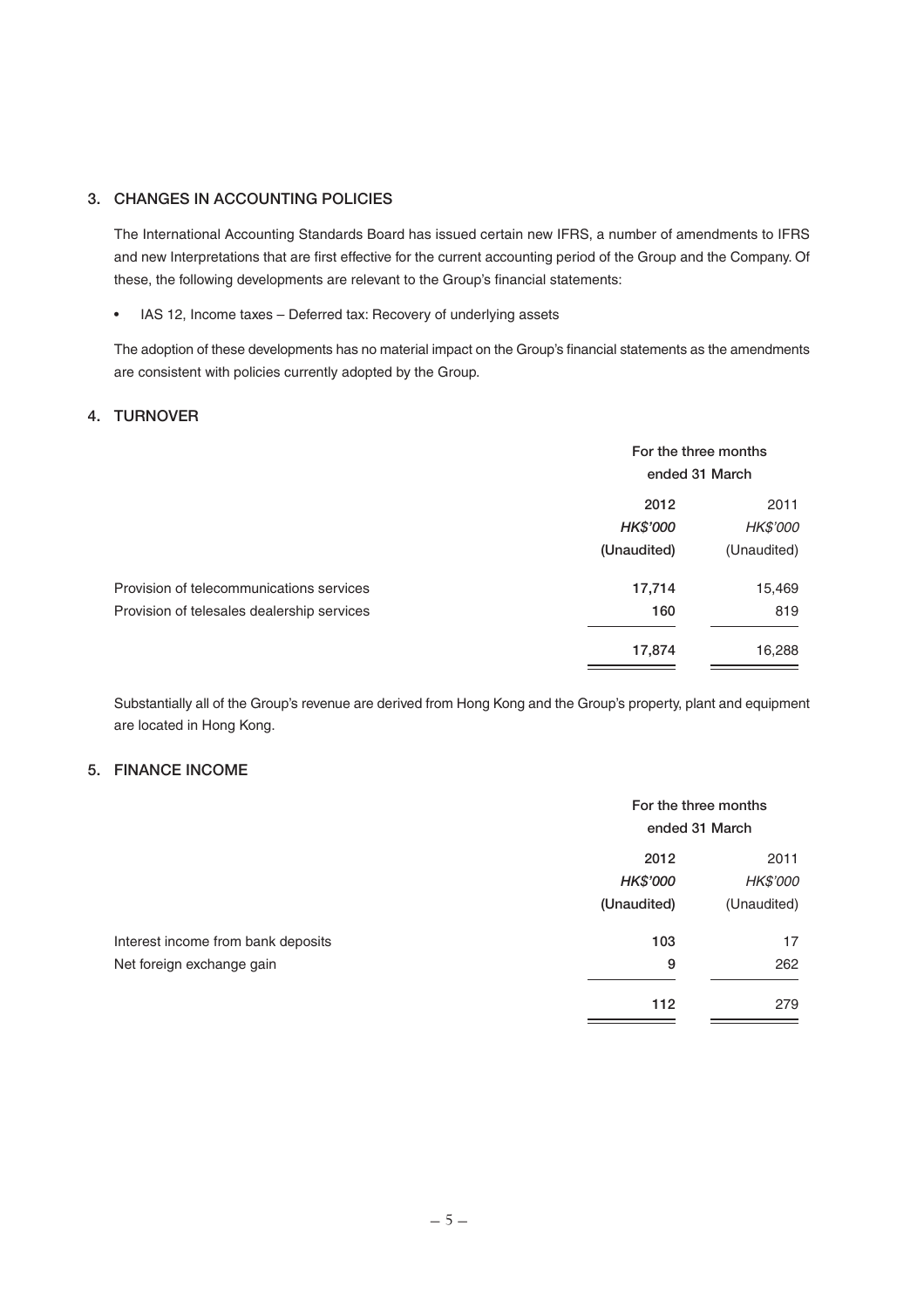# **6. PROFIT BEFORE TAXATION**

Profit before taxation is arrived at after charging:

|                                                       |             | For the three months<br>ended 31 March |  |
|-------------------------------------------------------|-------------|----------------------------------------|--|
|                                                       | 2012        | 2011                                   |  |
|                                                       | HK\$'000    | HK\$'000                               |  |
|                                                       | (Unaudited) | (Unaudited)                            |  |
| Staff costs:<br>(a)                                   |             |                                        |  |
| Salaries, wages and other benefits                    | 850         | 837                                    |  |
| Contributions to defined contribution retirement plan | 33          | 32                                     |  |
|                                                       | 883         | 869                                    |  |
| Other items:<br>(b)                                   |             |                                        |  |
| Depreciation                                          | 176         | 252                                    |  |
| Bad debts written off                                 |             | $\overline{4}$                         |  |
| Licence charges                                       | 710         | 571                                    |  |
| Operating lease charges in respect of                 |             |                                        |  |
| - rental of properties                                | 146         | 146                                    |  |
| - rental of transmission lines                        | 247         | 107                                    |  |
| Auditors' remuneration                                |             |                                        |  |
| - annual audit services                               | 218         | 222                                    |  |
| <b>Utilities</b>                                      | 17          | 16                                     |  |
| Repair and maintenance                                | 138         | 139                                    |  |

# **7. INCOME TAX**

|                          | For the three months<br>ended 31 March |             |
|--------------------------|----------------------------------------|-------------|
|                          |                                        |             |
|                          | 2012                                   |             |
|                          | HK\$'000                               | HK\$'000    |
|                          | (Unaudited)                            | (Unaudited) |
| Current tax              |                                        |             |
| - Hong Kong Profits Tax  | 1,162                                  | 610         |
| Deferred tax             | 147                                    | 42          |
| Total income tax expense | 1,309                                  | 652         |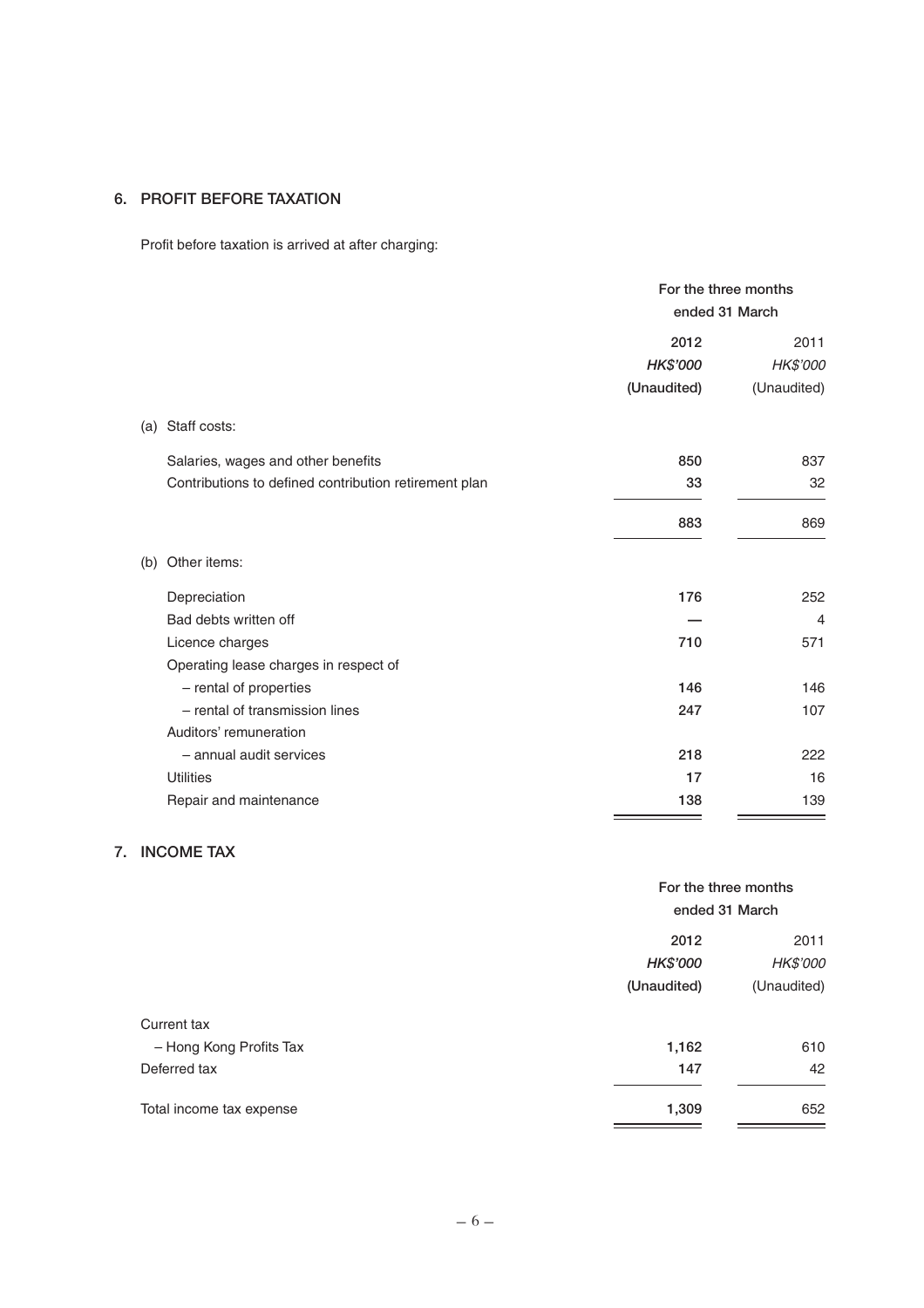The Company's Hong Kong subsidiaries are subject to Hong Kong Profits Tax. In addition, the Company and Elitel Limited, although incorporated in the Cayman Islands, are also considered as having a taxable presence in Hong Kong since they are primarily managed and controlled in Hong Kong. They are subject to tax on an entity basis on income arising in or derived from Hong Kong. The provision for Hong Kong Profits Tax for the three months ended 31 March 2012 is calculated at 16.5% (three months ended 31 March 2011: 16.5%) of the estimated assessable profits for the period. The payments of dividends by Hong Kong companies are not subject to any Hong Kong withholding tax.

#### **8. EARNINGS PER SHARE**

#### **(a) Basic earnings per share**

The calculation of basic earnings per share for the three months ended 31 March 2012 is based on the unaudited profit attributable to ordinary equity shareholders of the Company of approximately HK\$6,628,000 (three months ended 31 March 2011: approximately HK\$3,497,000) and the weighted average number of 1,037,500,000 ordinary shares of the Company (three months ended 31 March 2011: weighted average number of 1,037,500,000 ordinary shares).

#### **(b) Diluted earnings per share**

There were no potential dilutive ordinary shares for each of the three months ended 31 March 2011 and 2012, and therefore, diluted earnings per share are the same as the basic earnings per share.

### **9. MOVEMENT OF EQUITY**

|                                                  | Share       | Share       | Other           | Retained    |                 |
|--------------------------------------------------|-------------|-------------|-----------------|-------------|-----------------|
|                                                  | capital     | premium     | reserve         | earnings    | Total           |
|                                                  | HK\$'000    | HK\$'000    | <i>HK\$'000</i> | HK\$'000    | <b>HK\$'000</b> |
|                                                  | (Unaudited) | (Unaudited) | (Unaudited)     | (Unaudited) | (Unaudited)     |
| As at 1 January 2011                             | 10,375      | 67,499      |                 | 34,788      | 112,662         |
| Profit for the period and                        |             |             |                 |             |                 |
| total comprehensive                              |             |             |                 |             |                 |
| income for the period                            |             |             |                 | 3,497       | 3,497           |
| As at 31 March 2011                              | 10,375      | 67,499      |                 | 38,285      | 116,159         |
| As at 1 January 2012                             | 10,375      | 67,499      |                 | 52,618      | 130,492         |
| Profit for the period and<br>total comprehensive |             |             |                 |             |                 |
| income for the period                            |             |             |                 | 6,628       | 6,628           |
| As at 31 March 2012                              | 10,375      | 67,499      |                 | 59,246      | 137,120         |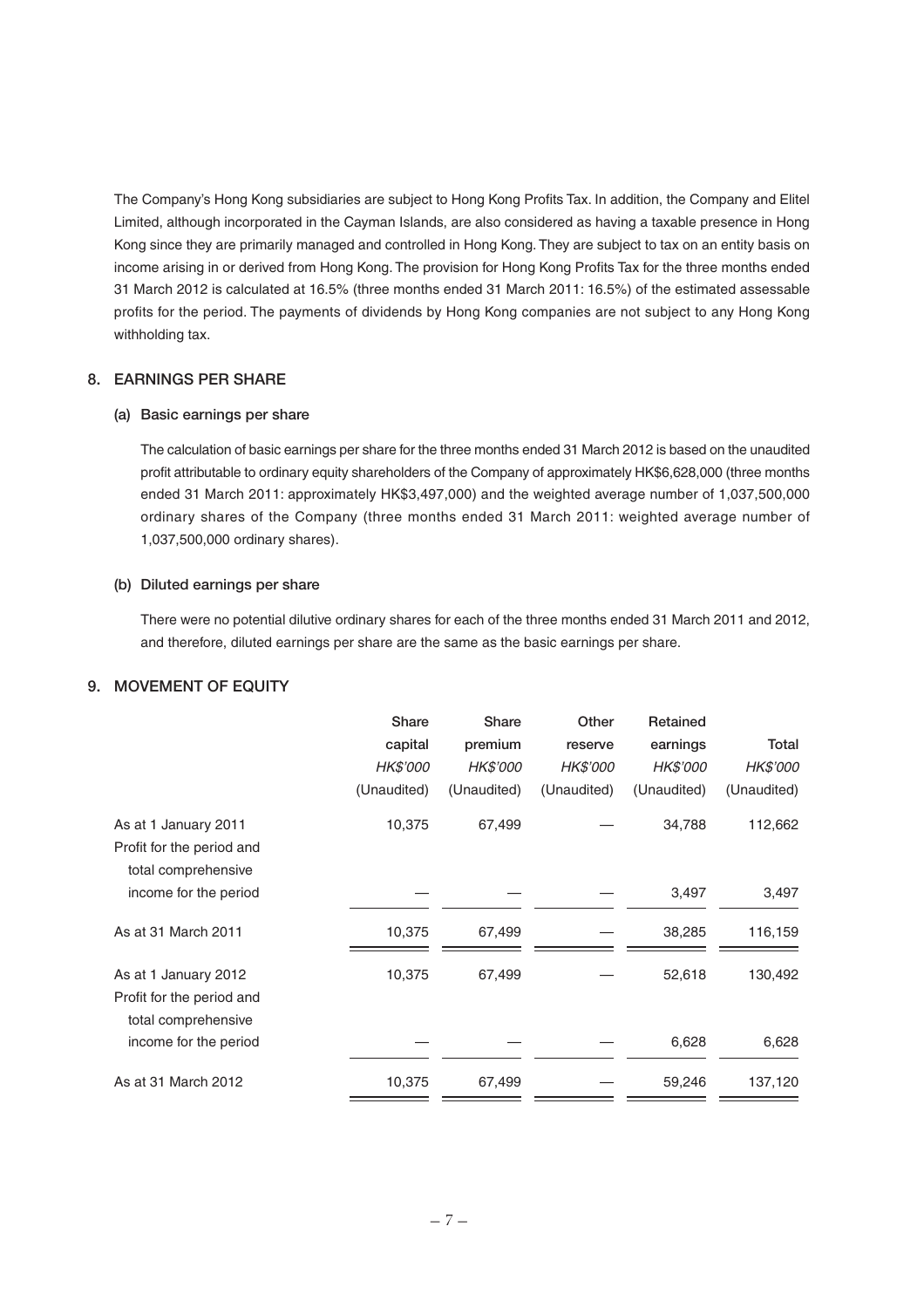# **MANAGEMENT DISCUSSION AND ANALYSIS**

### **BUSINESS REVIEW**

The Group is a mobile virtual network operator ("MVNO") which is principally engaged in the provision of mobile phone services. The Group does not have its own telecommunications network infrastructure and its business mainly involves the trading of the airtime sourced from two mobile network operators ("MNOs") in Hong Kong and one MNO in the People's Republic of China ("the PRC"), and subsequently sold the airtime through different channels and in various forms to users, dealers or MNOs. The mobile phone services provided by the Group include "One Card Multiple Number" service and Hong Kong local mobile phone services. The Group also provides services of resale of airtime to MNOs, telesales dealership services and other services.

The Group's performance kept improving for the three months ended 31 March 2012 compared to the corresponding period in 2011. The monthly average number of activated phone numbers increased by approximately 7.9% to 230,025 in the three months ended 31 March 2012 when compared to the corresponding period in 2011. However, total number of activated phone numbers decreased by approximately 1.2% to 237,272 as of 31 March 2012 compared to 240,041 as of 31 December 2011.

Owing to the fierce competition in the mobile services industry in Hong Kong and the greater popularity of mobile phone usage, the competitiveness of the Group's business has been adversely affected and the average revenue per user ("ARPU") of the Group had showed a decreasing trend. Nevertheless, the ARPU of the Group was approximately HK\$25.1 for the three months ended 31 March 2012, higher than approximately HK\$23.1 for the same period last year. Such increase was mainly attributable to the relatively higher ARPU of most newly activated mobile phone numbers which belong to "One Card Multiple Number" services plans.

The volume of the airtime sold by the Group increased from approximately 44.2 million minutes for the three months ended 31 March 2011 to approximately 56.0 million minutes for the three months ended 31 March 2012; and the revenue derived from the provision of "One Card Multiple Number" service, Hong Kong local mobile phone services and resale of airtime to MNOs increased from approximately HK\$15.5 million to approximately HK\$17.7 million during the same period. The Group's revenue per minute of airtime sold decreased from approximately HK\$0.35 for the three months ended 31 March 2011 to approximately HK\$0.32 for the three months ended 31 March 2012. Such decrease was mainly attributable to the relatively lower ARPU of majority activated mobile phone numbers which belong to Hong Kong local mobile phone services plans.

### **FINANCIAL REVIEW**

For the three months ended 31 March 2012, the turnover of the Group increased to approximately HK\$17,874,000 compared to approximately HK\$16,288,000 for the corresponding period last year, representing an increase of approximately 9.7%. The increase in turnover was mainly attributable to the increase in the monthly average number of activated phone numbers.

The Group's cost of sales decreased by approximately 13.3% to approximately HK\$6,867,000 for the three months ended 31 March 2012 compared to approximately HK\$7,917,000 for the corresponding period last year. The cost of sales in respect of the provision of mobile phone services and resale of airtime to MNOs decreased by approximately 7.5% compared to the first quarter of 2011. Such decrease was mainly due to the additional interconnection fees for cross-border networks charged by an affiliate of one MNO in the first quarter of 2011, while there was no such additional fee incurred in the corresponding period of 2012. The cost of sales in respect of the provision of telesales dealership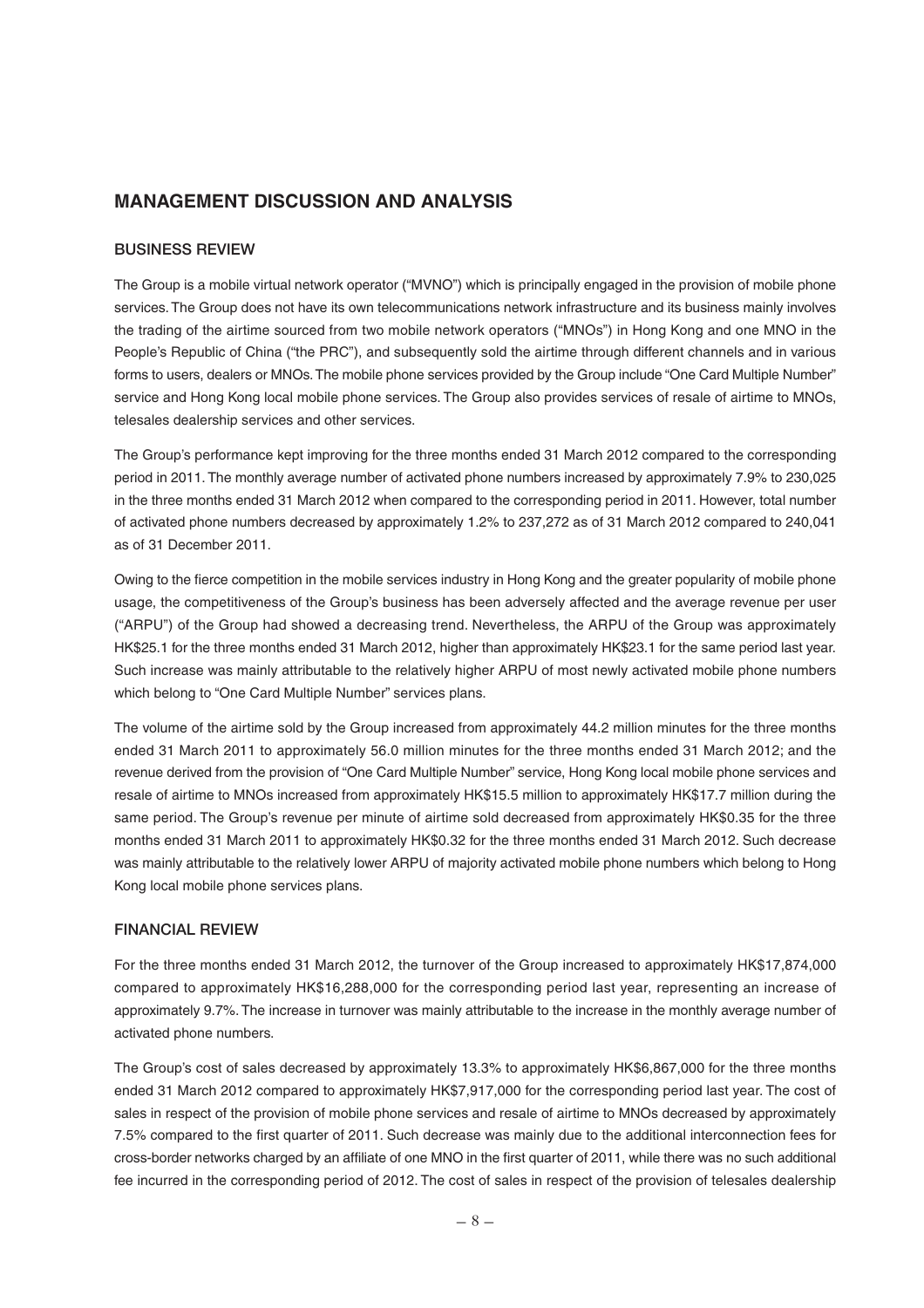services decreased by approximately 69.1% compared to the first quarter of 2011, which was in line with the decrease in the related turnover of the Group in the first quarter of 2012 resulting from the reduction in the amount of telesales outsourced by the Group's customers.

The gross profit of the Group for the three months ended 31 March 2012 increased to approximately HK\$11,007,000 compared to approximately HK\$8,371,000 for the corresponding period last year, and the gross profit margin increased to 61.6% for the three months ended 31 March 2012 from 51.4% for the corresponding period last year. The improvement in gross profit and gross profit margin was mainly attributable to the decrease of average unit cost of Hong Kong airtime resulting from mass purchase and then satisfying the minimum monthly airtime purchase amount adopted by two MNOs.

The Group's administrative expenses for the three months ended 31 March 2012 decreased by approximately 28.7% to approximately HK\$3,209,000 compared to approximately HK\$4,501,000 for the corresponding period last year. The decrease was mainly attributable to the commission and consultancy fee incurred of approximately HK\$1,362,000 in the first quarter of 2011, while there was approximately HK\$352,000 incurred for the three months ended 31 March 2012.

The Group's finance income for the three months ended 31 March 2012 decreased by approximately 59.9% to approximately HK\$112,000 compared to approximately HK\$279,000 for the corresponding period last year. The decrease was mainly due to lessor foreign exchange gain arising from the movements in the exchange rate between Hong Kong dollars and Renminbi during the three months ended 31 March 2012.

The Group's income tax expense for the three months ended 31 March 2012 increased by approximately 100.8% to approximately HK\$1,309,000 compared to approximately HK\$652,000 for the corresponding period last year. The increase was mainly attributed to the improvement of operation profit.

The Group's profit attributable to equity shareholders of the Company for the three months ended 31 March 2012 increased by approximately 89.5% to approximately HK\$6,628,000 compared to approximately HK\$3,497,000 for the corresponding period last year. The increase was mainly due to the improvement of gross profit and operation profit.

### **USE OF PROCEEDS**

As stated in the Company's prospectus dated 28 May 2010 (the "Prospectus"), the Group plans to (i) expand the business of mobile phone services in other Asia Pacific territories; (ii) upgrade the Group's telecommunications equipment to be compatible with the 3G mobile networks in Hong Kong and China; and (iii) introduce RF-SIM to the Group's mobile phone services in Hong Kong and Macau in the forthcoming future. As at the date of this announcement, the Group does not anticipate any change to this plan. During the three months ended 31 March 2012, the proceeds from the Listing were applied by the Company in accordance with the Directors' assessment of the development of the market condition:

- (1) Since the listing of the Company on 2 June 2010 (the "Listing"), the Group proceeded to commence with its expansion and business development. The remaining proceeds were not fully applied by the end of March 2012 in order for the Group to negotiate with suppliers and service providers for better terms;
- (2) On expansion of mobile phone services in Macau, Taiwan and other Asia Pacific territories, the Company has contracted with and made prepayment to a manufacturer for equipment investment. The Group is at the negotiation stage on the partnership terms with potential partnership with MNOs and dealers in Macau and Taiwan and a dealer in Indonesia;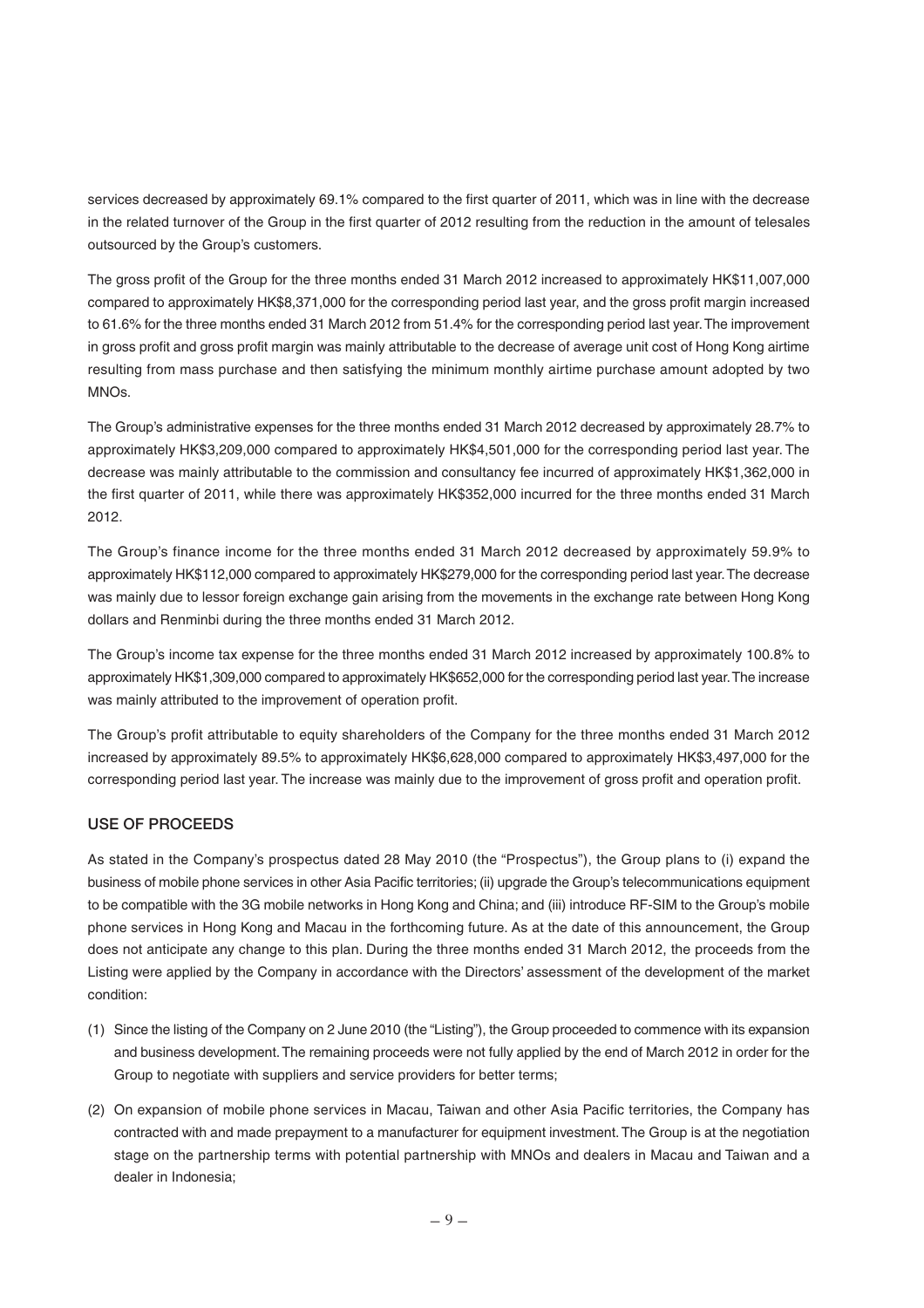- (3) On upgrading the Group's telecommunications equipment for compatibility with the 3G mobile network operated by the Group's service operators in Hong Kong and the PRC, the Company has contracted with and made prepayment to a manufacturer for equipment investment;
- (4) On development and implementation of RF-SIM business plans in Hong Kong and Macau, the Company is at the negotiation stage on the purchase of equipment and SIM cards;
- (5) On expenditure relating to working capital, it mainly consisted of the payment of general and administrative expenses, including staff costs (including directors' remuneration), professional fees and other general operating expenses; and
- (6) The unused net proceeds as at 31 March 2012 have been placed as interest bearing deposits in banks in Hong Kong.

### **BUSINESS OUTLOOK**

Following the recovery of the global economy since the fourth quarter of 2009, the Group is optimistic and sees enormous opportunities and challenges in the market. Going forward in the second quarter of 2012, the Group will continue to seek opportunities in existing business to broaden the Group's customer base and expand the Group's operations by means of strengthening relationship with existing dealers, exploring new qualifying dealers and maintaining its low cost strategy for its marketing activities. Also, the Group will continue the execution of its business plan to expand the geographical coverage of mobile phone services provided by the Group through development and expansion of such services in Asia Pacific territories and the Group will provide a wider variety of value-added services for its users with a view to increasing the revenue derived from users' airtime usage through (i) upgrading the Group's telecommunications equipment to be compatible with the 3G mobile networks operated by the Group's service operators in Hong Kong and the PRC as a MVNO which will enable its users to enjoy 3G mobile data services, and provide its users with more valueadded data communication services; and (ii) introducing RF-SIM in Hong Kong and Macau, to enhance the Group's overall competitiveness.

#### **CONTINGENT LIABILITIES**

Elitel Limited, a wholly owned subsidiary of the Company, failed to register as a non-Hong Kong company within the prescribed time limit under Part XI of the Hong Kong Companies Ordinance, which shall be within one month of the establishment of the place of business in Hong Kong in November 2002.

As at the date of this announcement, the Companies Registry may take action against Elitel Limited in relation to its possible breaches of the Hong Kong Companies Ordinance in respect of its failure to register promptly under Part XI of the Hong Kong Companies Ordinance and Elitel Limited may be subject to certain penalty in this respect.

The Group did not recognise any provision in respect of the abovementioned issue as the amount of the obligation cannot be measured with sufficient reliability.

During the three month ended 31 March 2012, no claims had been made against the Group by the Companies Registry in respect of Elitel Limited's failure to register as a non-Hong Kong company under Part XI of the Hong Kong Companies Ordinance.

#### **DIVIDENDS**

The Board does not recommend the payment of any dividend for the three months ended 31 March 2012 (three months ended 31 March 2011: Nil).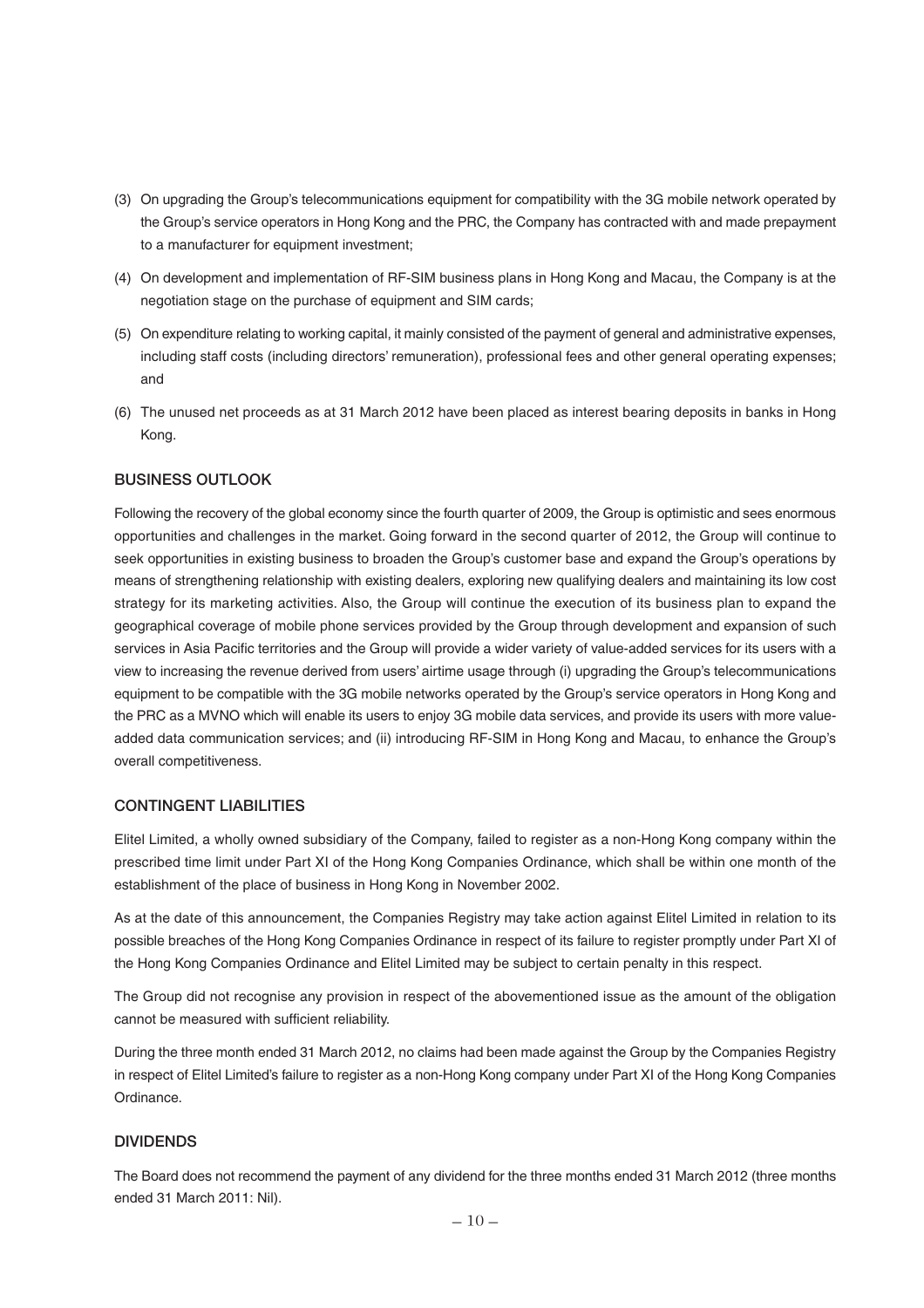# **DIRECTORS' AND CHIEF EXECUTIVES' INTERESTS AND SHORT POSITIONS IN THE SHARES, UNDERLYING SHARES AND DEBENTURES**

As at 31 March 2012, so far as it is known to the Directors, the Directors and the chief executive of the Company had the following interests and short positions in the shares, underlying shares or the debentures of the Company or any of its associated corporations within the meaning of part XV of the Securities and Futures Ordinance (the "SFO"), which would have to be notified to the Company and the Stock Exchange pursuant to the provision of Divisions 7 and 8 of Part XV of the SFO (including interests and/or short positions of which they were taken or deemed to have under such provisions of the SFO) and/or required to be entered in the register required to be kept under Section 352 of the SFO or as otherwise notified to the Company and the Stock Exchange pursuant to Rule 5.46 of the GEM Listing Rules:

#### **(i) Long position in shares of the Company:**

|                    |                         |                        | <b>Approximate</b> |
|--------------------|-------------------------|------------------------|--------------------|
|                    | Nature of Interest/     | Number of              | Percentage of      |
| Name of Director   | Capacity                | <b>Ordinary Shares</b> | Shareholding       |
| Mr. Li Kin Shing   | Interest of controlled  | 696,250,000            | 67.11%             |
|                    | corporation             | (Note 1)               |                    |
|                    | Beneficial owner        | 33,750,000             | 3.25%              |
|                    |                         | (Note 2)               |                    |
| Mr. Pang Kwok Chau | <b>Beneficial owner</b> | 10,000,000             | 0.96%              |
|                    |                         | (Note 3)               |                    |
| Mr. Wong Kin Wa    | <b>Beneficial owner</b> | 10,000,000             | 0.96%              |
|                    |                         | (Note 3)               |                    |

**Approximate**

#### Notes:

(1) The 696,250,000 shares are owned by New Everich Holdings Limited ("New Everich") which is owned by Mr. Li Kin Shing and Ms. Kwok King Wa as to 54% and 46% respectively. Mr. Li Kin Shing is the spouse of Ms. Kwok King Wa. Accordingly, Mr. Li Kin Shing is deemed to be interested in the 696,250,000 shares under the SFO.

(2) Mr. Li Kin Shing acquired 33,750,000 shares on 19 May 2011.

(3) Mr. Pang Kwok Chau and Mr. Wong Kin Wa acquired 10,000,000 shares on 28 March 2012 respectively.

#### **(ii) Long position in New Everich, an associated corporation of the Company:**

|                  |                             | Approximate Percentage |
|------------------|-----------------------------|------------------------|
| Name of Director | Nature of Interest/Capacity | of Shareholding        |
| Mr. Li Kin Shing | Beneficial owner            | 100.00%                |

Note: New Everich is owned as to 54% and 46% by Mr. Li Kin Shing and Ms. Kwok King Wa respectively. Mr. Li Kin Shing is the spouse of Ms. Kwok King Wa. Accordingly, Mr. Li Kin Shing is deemed to be interested in the 100% interests in New Everich under the SFO.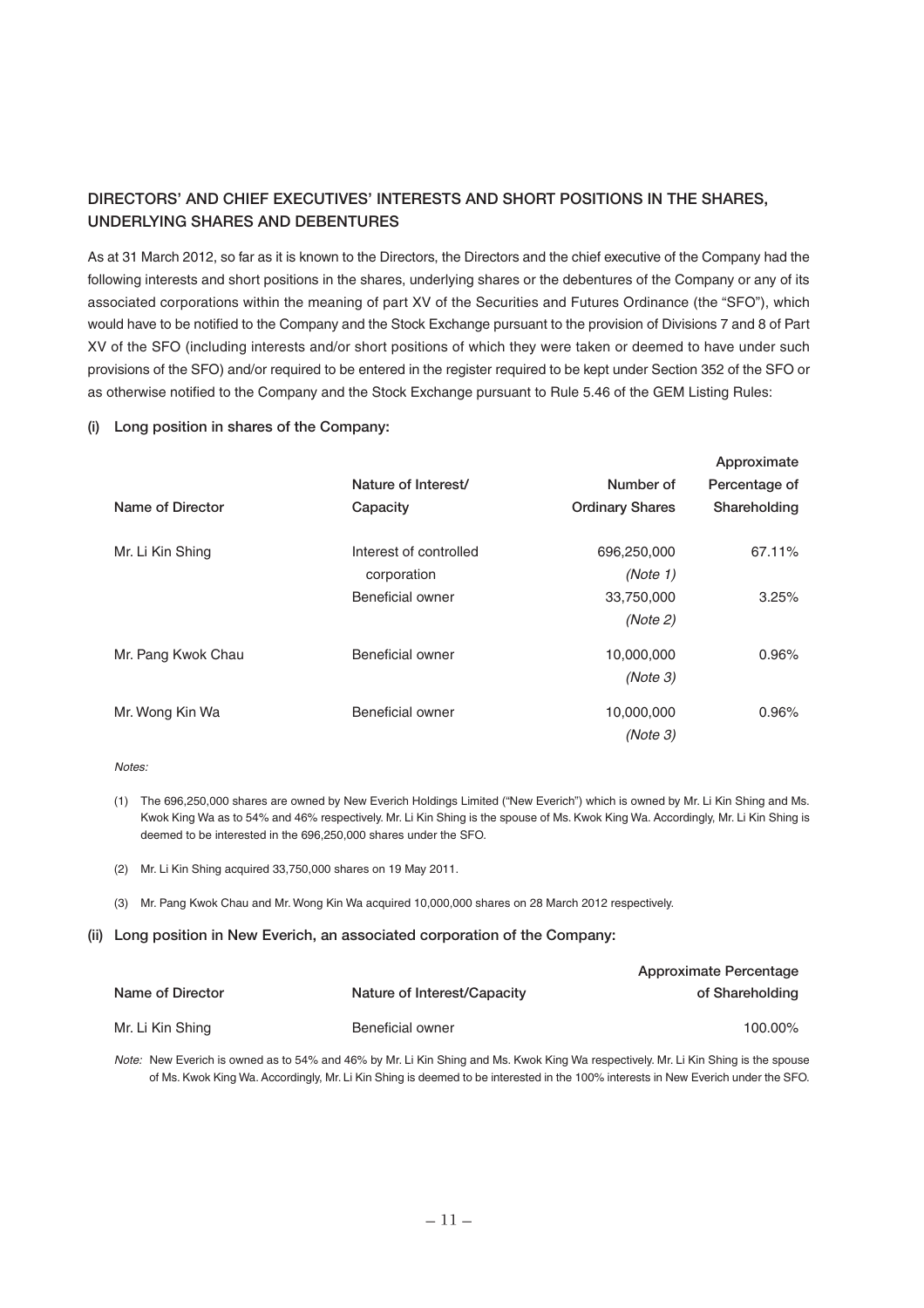Save as disclosed above, as at 31 March 2012, none of the Directors nor the chief executives of the Company had any interests or short positions in any shares, underlying shares and/or debentures of the Company or any of its associated corporations (within the meaning of Part XV of the SFO) which were notified to the Company and the Stock Exchange pursuant to Divisions 7 and 8 of Part XV of the SFO (including interest and/or short positions which were taken or deemed to have under such provisions of the SFO), or which were recorded in the register maintained by the Company pursuant to Section 352 of the SFO, or which would have to be notified to the Company and the Stock Exchange pursuant to Rule 5.46 of the GEM Listing Rules.

# **SUBSTANTIAL SHAREHOLDERS' AND OTHER PERSONS' INTERESTS AND SHORT POSITIONS IN SHARES AND UNDERLYING SHARES OF THE COMPANY**

As at 31 March 2012, so far as it is known to the Directors, the persons (other than the Directors or chief executive of the Company) with interests or short positions in the shares or underlying shares of the Company which would fall to be disclosed to the Company under the provisions of Divisions 2 and 3 of Part XV of the SFO or which would be recorded in the register of the Company required to be kept under section 336 of the SFO or who are directly or indirectly interested in 10% or more of the nominal value of any class of share capital carrying rights to vote in all circumstances at general meetings of any member of the Group were as follows:

|                  |                        |                        | Approximate   |
|------------------|------------------------|------------------------|---------------|
|                  | Nature of Interest/    | Number of              | Percentage of |
| Name             | Capacity               | <b>Ordinary Shares</b> | Shareholding  |
| New Everich      | Beneficial owner       | 696,250,000            | 67.11%        |
| Ms. Kwok King Wa | Interest of controlled | 696,250,000            | 67.11%        |
|                  | corporation            | (Note 1)               |               |
|                  | Interest of spouse     | 33,750,000             | 3.25%         |
|                  |                        | (Note 2)               |               |

#### **Long position in shares of the Company:**

#### Notes:

(1) The 696,250,000 shares are owned by New Everich which is owned by Mr. Li Kin Shing and Ms. Kwok King Wa as to 54% and 46% respectively. Mr. Li Kin Shing is the spouse of Ms. Kwok King Wa. Accordingly, Ms. Kwok King Wa is deemed to be interested in the 696,250,000 shares under the SFO.

(2) Mr. Li Kin Shing acquired 33,750,000 shares on 19 May 2011. Mr. Li Kin Shing is the spouse of Ms. Kwok King Wa. Accordingly, Ms. Kwok King Wa is deemed to be interested in the 33,750,000 shares under the SFO.

Save as disclosed above, as at 31 March 2012, so far as it is known to the Directors, there was no other person (other than the Directors or chief executive of the Company) with interests or short positions in the shares or underlying shares of the Company which would fall to be disclosed to the Company under the provisions of Divisions 2 and 3 of Part XV of the SFO or which would be recorded in the register of the Company required to be kept under section 336 of the SFO or who are directly or indirectly interested in 10% or more of the nominal value of any class of share capital carrying rights to vote in all circumstances at general meetings of any member of the Group.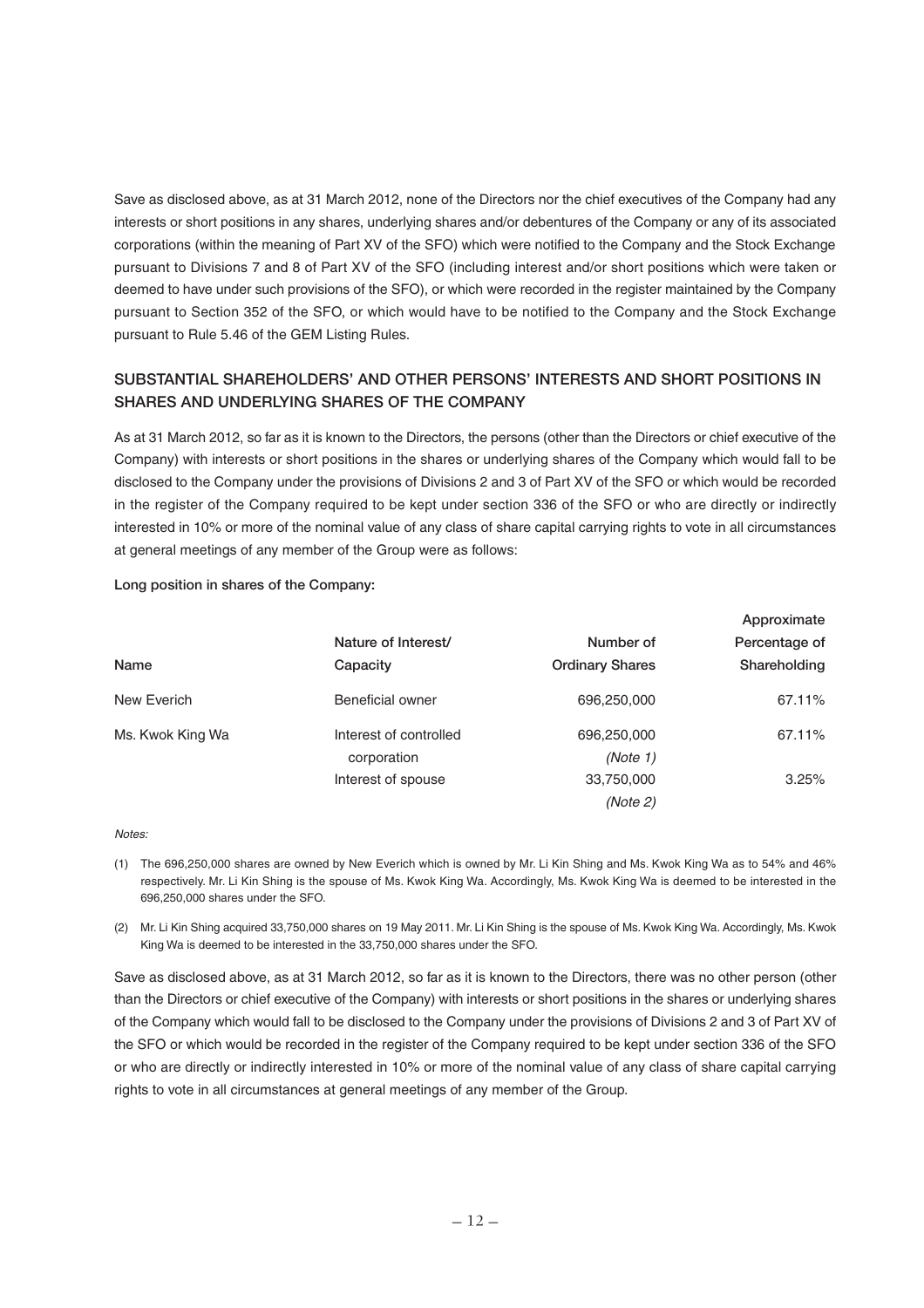## **DIRECTORS' RIGHT TO ACQUIRE SHARES OR DEBENTURES**

Save as disclosed in this announcement, during the period under review, there was no right to acquire benefits by means of the acquisition of shares in or debentures of the Company or of any other body corporate granted to any Directors or their respective spouse or children under 18 years of age, or were any such rights exercised by them; or was the Company, its holding company or any of its subsidiaries a party to any arrangements to enable the Directors, their respective spouse or children under 18 years of age to acquire such rights in the Company or any other body corporate.

### **SHARE OPTION SCHEME**

The Company has conditionally adopted the share option scheme in the written resolutions of the shareholders of the Company passed on 20 May 2010 (the "Share Option Scheme").

The Share Option Scheme became unconditional after the listing of the Company's shares on GEM on 2 June 2010. The Company did not grant or cancel any options under the Share Option Scheme any time during the period under review, and as at 31 March 2012, there was no outstanding share option under the Share Option Scheme.

# **CODE ON CORPORATE GOVERNANCE PRACTICES**

In the opinion of the Directors, the Company has complied with all the code provisions as set out in Appendix 15 to the GEM Listing Rules during the three months ended 31 March 2012.

# **CODE OF CONDUCT REGARDING SECURITIES TRANSACTIONS BY DIRECTORS**

The Company has adopted the required standard of dealings as set out in Rules 5.48 to 5.67 of the GEM Listing Rules as the code of conduct regarding the directors' securities transactions in securities of the Company. Having made specific enquiry of all Directors, the Directors have confirmed that they have complied with the required standard of dealings as set out in the adopted code of conduct regarding directors' securities transactions.

### **PURCHASE, SALE OR REDEMPTION OF THE COMPANY'S SHARES**

During the three months ended 31 March 2012, neither the Company nor any of its subsidiaries has purchased, sold or redeemed any share of the Company.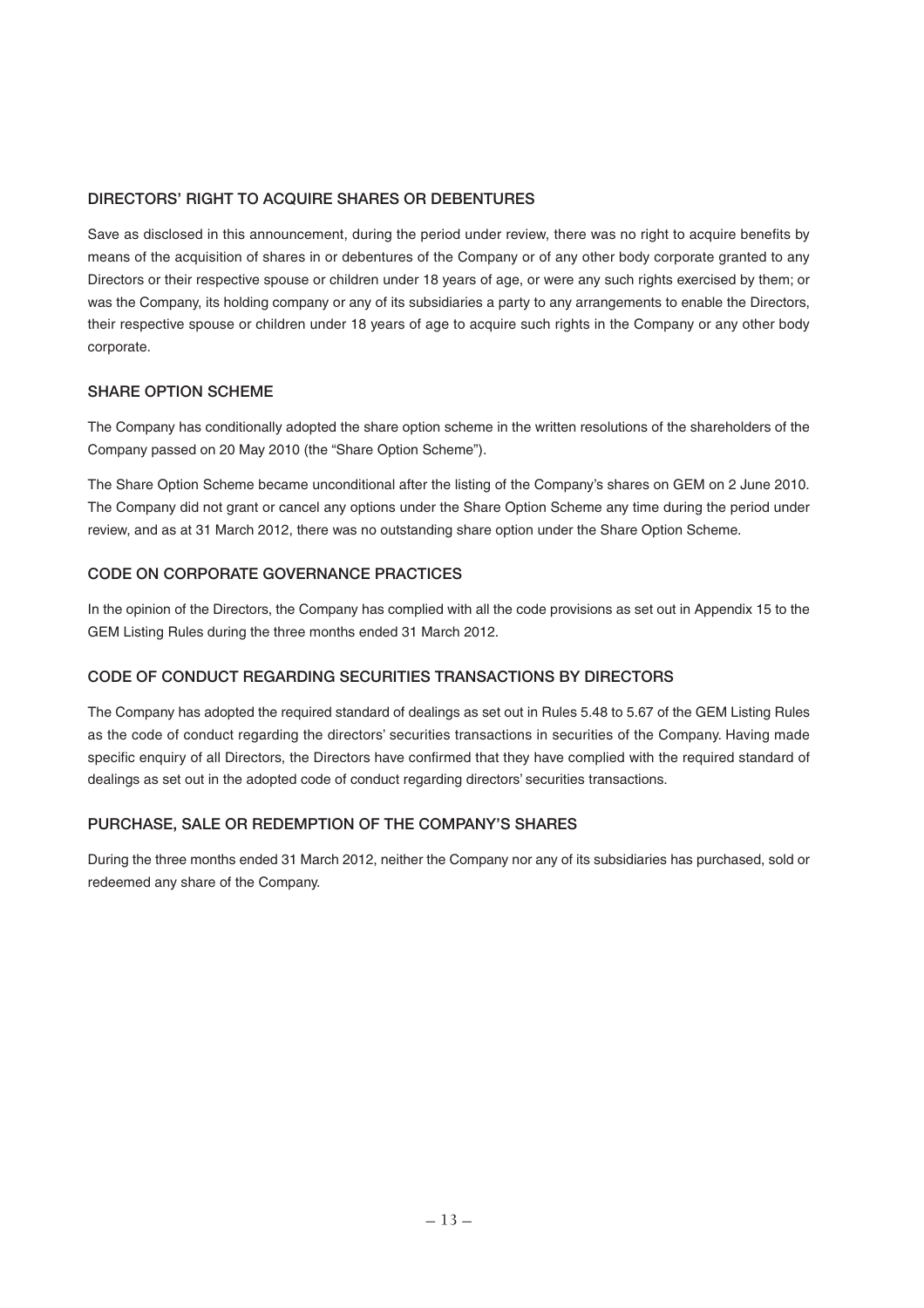#### **COMPETING INTERESTS**

During the three months ended 31 March 2012, save as disclosed below, none of the Directors or controlling shareholders of the Company nor their respective associates is considered to have interests in a business that competes or is likely to compete, either directly or indirectly, with the businesses of the Group other than those businesses where the Directors have been appointed or were appointed as directors to represent the interests of the Company and/or the Group.

Directel Limited, a company incorporated in the Cayman Islands, is held as to 50% and 50% by Mr. Li Kin Shing, a nonexecutive Director, the chairman of the Company, a controlling shareholder and a substantial shareholder of the Company, and Ms. Kwok King Wa, a controlling shareholder and a substantial shareholder of the Company and the spouse of Mr. Li Kin Shing, respectively. According to the GEM Listing Rules, Directel Limited is an associate of Mr. Li Kin Shing and Ms. Kwok King Wa and thus a connected person.

Directel Limited is the legal and beneficial owner of the RF-SIM intellectual property rights in Hong Kong and Macau. Further, Directel Limited is the licensee of the operation rights of RF-SIM in markets other than the PRC in addition to its owned RF-SIM intellectual property rights in Hong Kong and Macau and it has the right to grant licences of the operation rights of RF-SIM intellectual property rights to others in markets other than the PRC. There is a risk that such services provided by Directel Limited may compete with the services provided by the Group as Directel Limited is expected to grant licences of the operation rights of RF-SIM intellectual property rights in other regions in the future.

International Elite Ltd. ("IEL") is a company incorporated in the Cayman Islands and a listed company on the Main Board of the Stock Exchange with Mr. Li Kin Shing and Ms. Kwok King Wa as controlling shareholders. According to the GEM Listing Rules, IEL is an associate of Mr. Li Kin Shing and Ms. Kwok King Wa and thus a connected person. Sunward Telecom Limited ("Sunward Telecom") and its wholly-owned subsidiaries (collectively, the "Sunward Group") are whollyowned subsidiaries of IEL. The Sunward Group, as a whole, is principally engaged in (i) the research and development, production and sales of RF-SIM products; and (ii) licensing of the RF-SIM operations rights in markets other than Hong Kong and Macau.

The Directors confirm that as China-Hongkong Telecom Limited, a wholly-owned subsidiary of the Company, has obtained the exclusive licence of the operation rights of RF-SIM intellectual property rights in Hong Kong and Macau and since the services provided by the Group are mainly in Hong Kong and Macau, there will be no direct competition between the services provided by Directel Limited, which are in territories other than the PRC, Hong Kong and Macau. There will also be no direct competition between the services provided by IEL, which its strategy is to concentrate on the application of the RF-SIM intellectual property rights in the PRC. Nevertheless, Mr. Li Kin Shing, Ms. Kwok King Wa and Directel Limited (as Covenantors) executed a deed of non-competition undertaking in favour of the Company on 24 May 2010 pursuant to which the Covenantors have undertaken to the Company inter alia, that (i) the Covenantors shall not, directly or indirectly, engage in, invest in, participate in, or attempt to participate in, whether on his/her/its own account or with each other or in conjunction with or on behalf of any person or company, any business which will or may compete with the RF-SIM business of the Group in Hong Kong and Macau; and (ii) in the event the Covenantors or their associates were given any business opportunities that is or may involve in direct or indirect competition with the business of the Group, the Covenantors shall assist the Company in obtaining such business opportunities in the terms being offered to the Covenantors, or more favourable terms being acceptable to the Company.